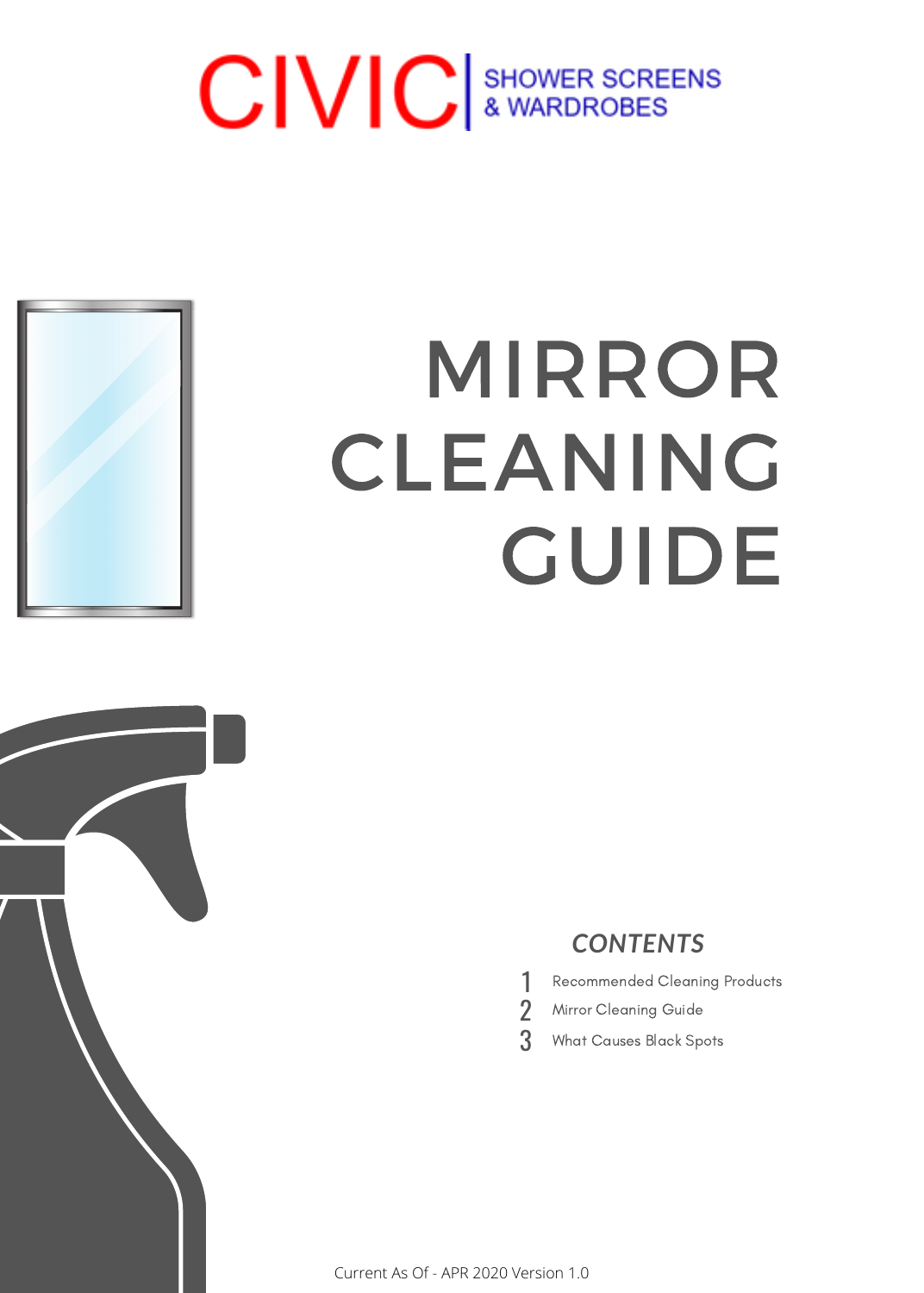

## Recommended Cleaning Products

### Glass

A 50/50 solution of white vinegar and water Soft microfibre cloth Spray bottle



To maintain your mirror we recommend avoiding harsh cleaning products

> Mirror Cleaning Guide For more about our services, please visit www.civicscreens.com.au April 2020 Version 1.0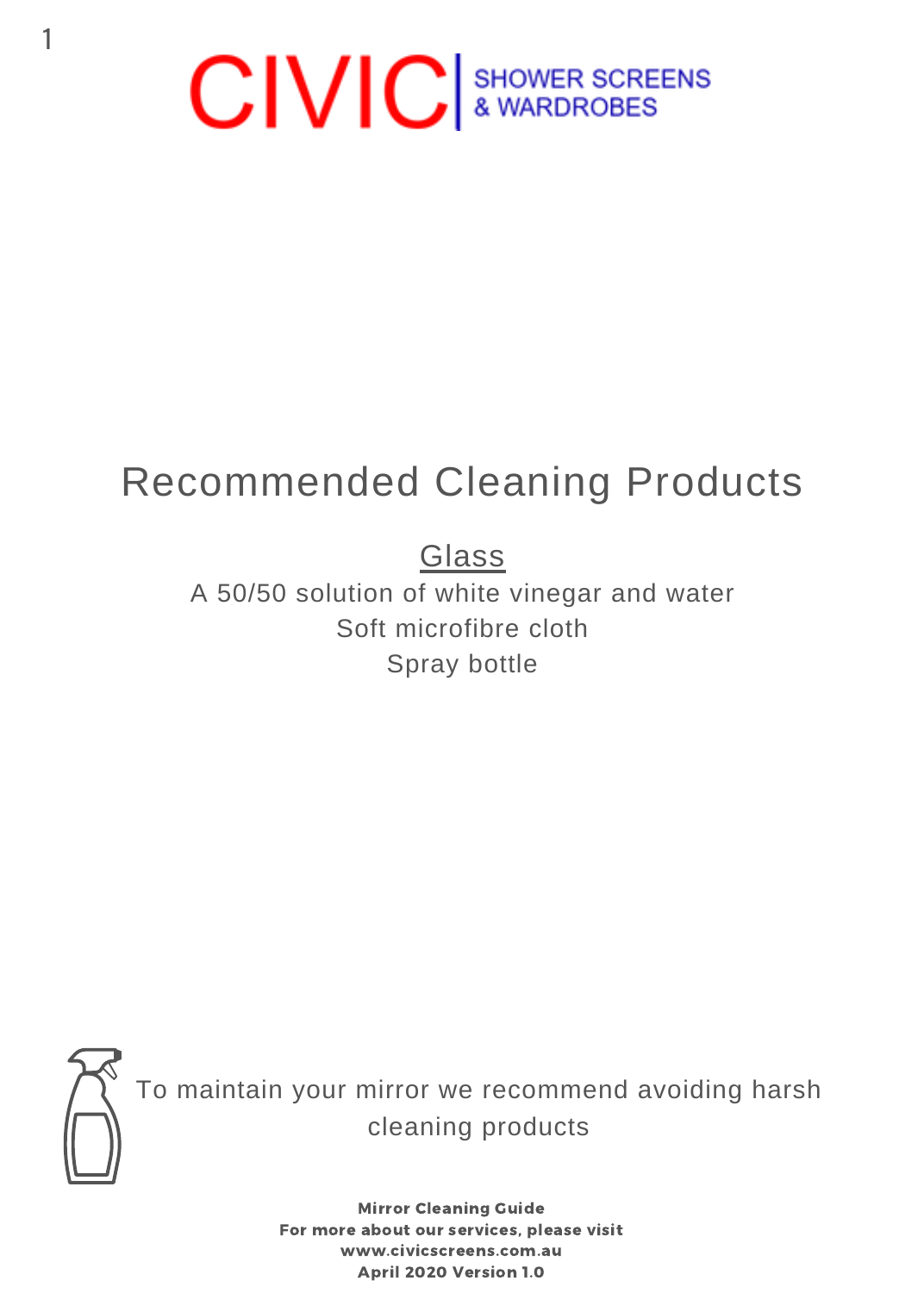

## Mirror Cleaning Guide

### **STEP 1**

Start by making your 50/50 solution of white vinegar and water. Pour it into an all-purpose plastic spray bottle.

#### **STEP 2**

Spray the vinegar/water solution all over your mirror, a few squirts is plenty, you do not want to soak the mirror.

#### **STEP 3**

Fold your cloth in quarters, wipe the mirror from top to bottom in a zig zag motion.

#### **STEP 4**

Fold your cloth over to use a clean dry quarter, wipe again to buff.

#### **STEP 5**

Stand back and check that you have picked up all dirt and dust.



Mirror Cleaning Guide For more about our services, please visit www.civicscreens.com.au April 2020 Version 1.0